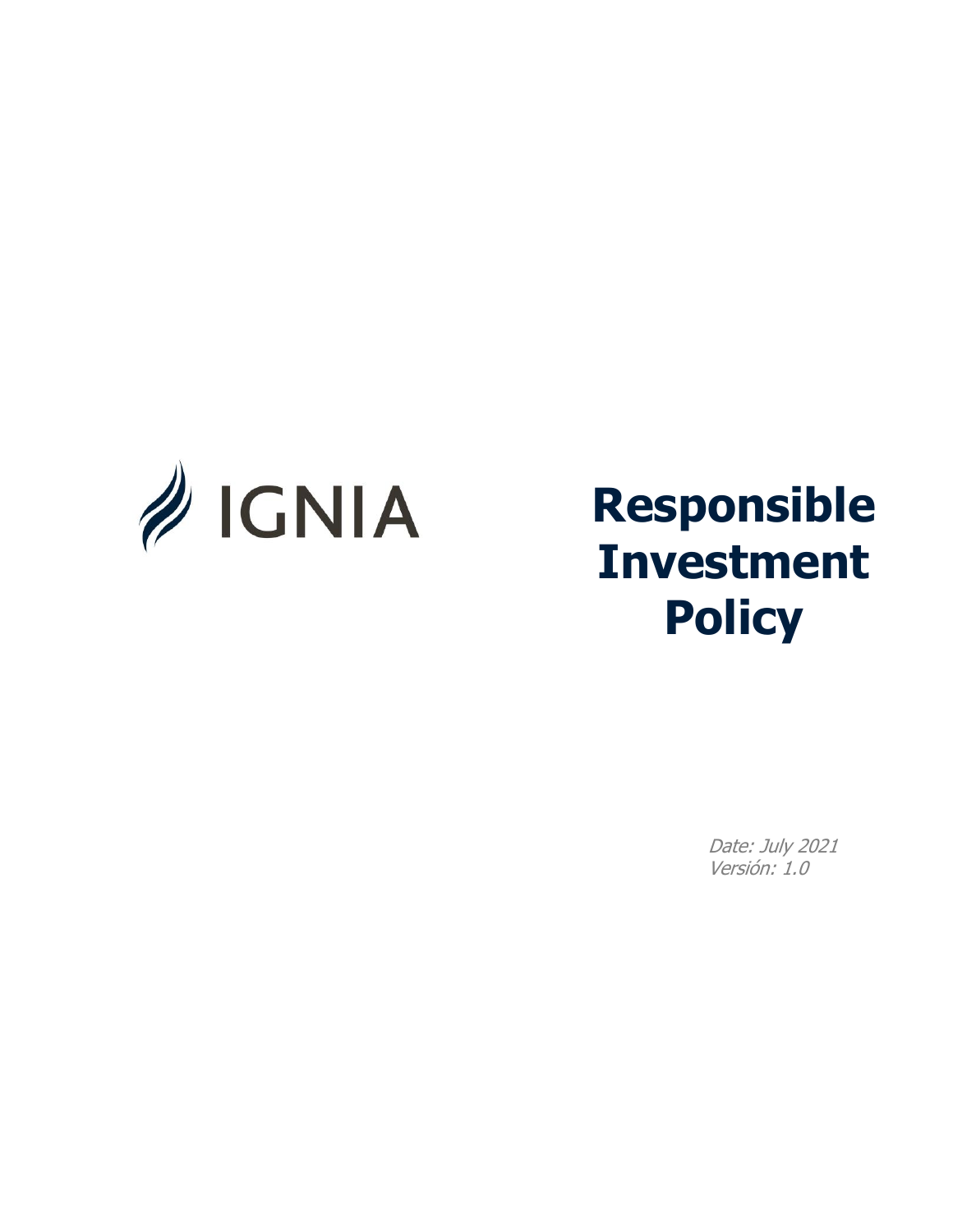

# **Contents**

| YOUR INVESTMENT OBJECTIVES THAT TAKE ESG FACTORS/REAL ECONOMY INFLUENCE INTO ACCOUNT 5 |  |
|----------------------------------------------------------------------------------------|--|
|                                                                                        |  |
|                                                                                        |  |
|                                                                                        |  |
|                                                                                        |  |
|                                                                                        |  |
|                                                                                        |  |
|                                                                                        |  |
|                                                                                        |  |
|                                                                                        |  |
|                                                                                        |  |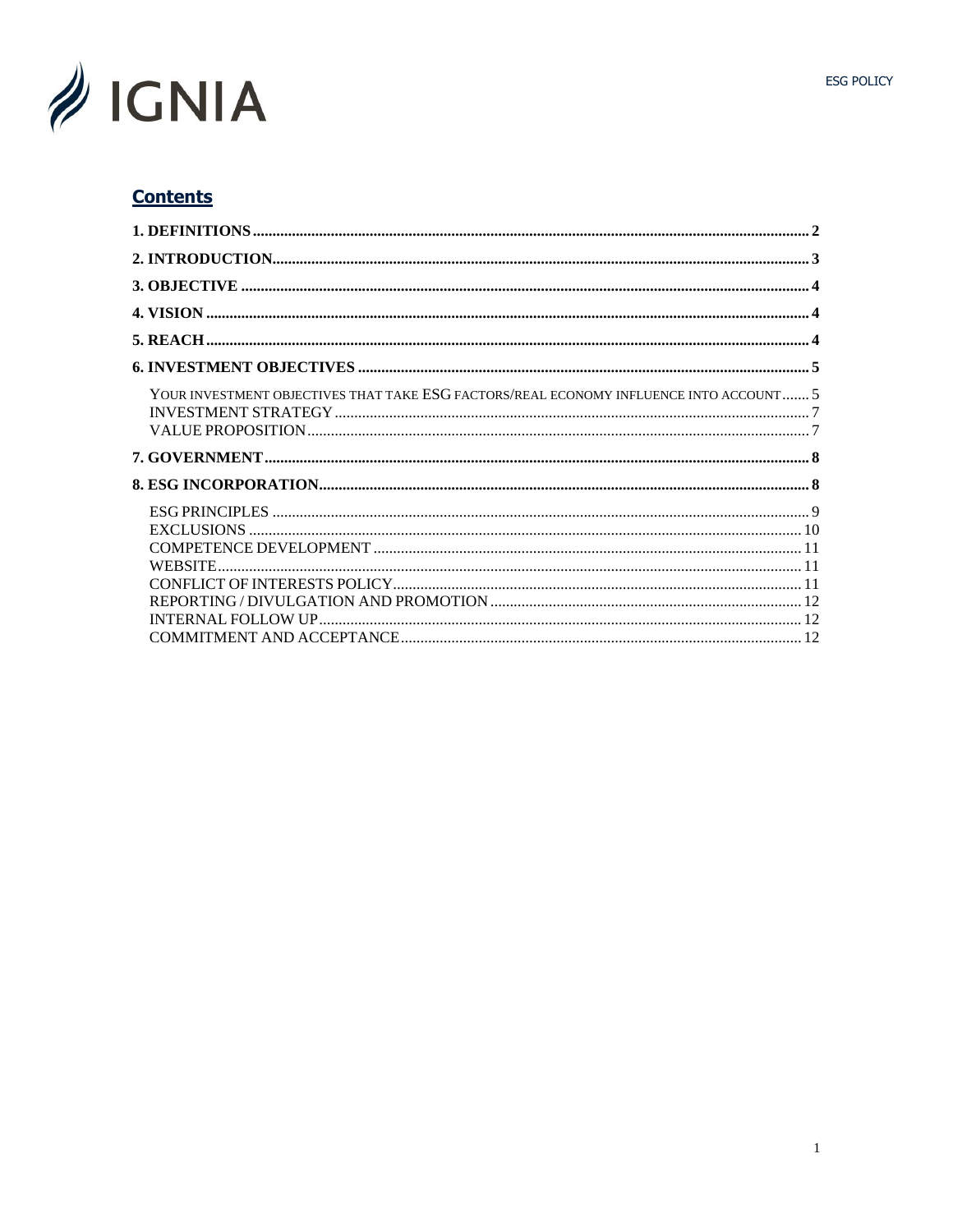

# <span id="page-2-0"></span>**1. DEFINITIONS**

**"Affiliate"** Means, any person who, directly or indirectly, has control of or is controlled by said person or, together with said person, is under the common control of another person and with respect to natural persons, the spouse and any blood ascendant or descendant no degree limit.

| "Board of<br>Directors"       | It means, the supreme governing body of the Company.                                                                                                                                                                                                                                                                                                                                                                                                                                                                                                                                                                                                                                                                                                                          |
|-------------------------------|-------------------------------------------------------------------------------------------------------------------------------------------------------------------------------------------------------------------------------------------------------------------------------------------------------------------------------------------------------------------------------------------------------------------------------------------------------------------------------------------------------------------------------------------------------------------------------------------------------------------------------------------------------------------------------------------------------------------------------------------------------------------------------|
| "Company"                     | It means, Promotora IGNIA S.C. "IGNIA".                                                                                                                                                                                                                                                                                                                                                                                                                                                                                                                                                                                                                                                                                                                                       |
| "Compliance<br>Area"          | It means, the area in charge of advising, supervising and executing<br>compliance with the code Code and the other Integrity Policies of IGNIA that<br>will act as Compliance Officer and will be made up of up to 3 members<br>appointed by the Company's Board of Directors.                                                                                                                                                                                                                                                                                                                                                                                                                                                                                                |
| "Confidential<br>information" | Means, all the information of IGNIA or Third Parties, including that related to<br>the business, operation and administration of it and its respective Affiliates,<br>whether in writing, verbally or in any other way, including, but not limited to,<br>those of a financial, accounting, operational and legal nature, trade secrets,<br>information related to research and development, improvements, technical<br>knowledge ("know-how"), concepts, designs, processes, techniques,<br>products, services, equipment, ideas, writing, notes, business plans,<br>marketing, promotion, advertising and marketing, price lists, personnel,<br>customers and suppliers, results of analysis and tests, projections,<br>information related to new projects or investments. |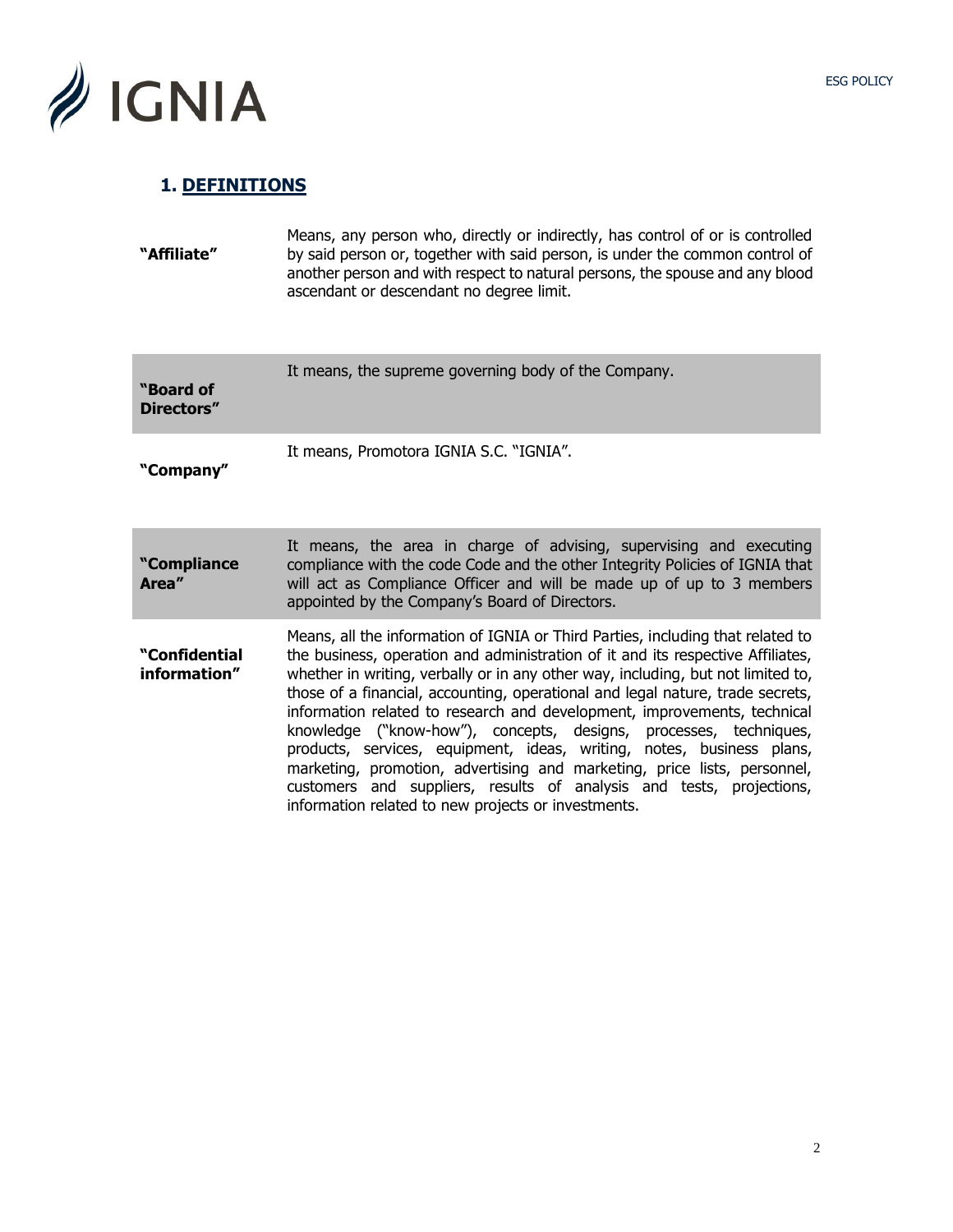

| "Conflict of<br>interest"                    | Conflicts of interest are those situations in which a person's judgment, in<br>relation to their primary interests and the ethics and integrity of their actions,<br>tends to be unduly influenced by a secondary interest, which is frequently<br>economic. or personal; In other words, a person incurs a conflict of interest<br>when instead of complying with what is due (ex. their functions and activities<br>within IGNIA), they could guide their decisions or act for their own benefit or<br>that of a Third Party (ex. friend or family member). |
|----------------------------------------------|---------------------------------------------------------------------------------------------------------------------------------------------------------------------------------------------------------------------------------------------------------------------------------------------------------------------------------------------------------------------------------------------------------------------------------------------------------------------------------------------------------------------------------------------------------------|
| "ESG"                                        | They are Environmental, Social and Government criteria. It is a set of<br>standards that incorporate criteria environmental, social and corporate<br>governance in making decisions, through a responsible investment approach<br>that allow investors to better manage risk and potentially, generate<br>sustainable returns in the long term.                                                                                                                                                                                                               |
| "IGNIA"                                      | It means, jointly, the Company and its Subsidiaries.                                                                                                                                                                                                                                                                                                                                                                                                                                                                                                          |
| "Members"                                    | employees, officers, directors, administrators, collaborators,<br>Means,<br>representatives, proxies and members of the corporate bodies of IGNIA.                                                                                                                                                                                                                                                                                                                                                                                                            |
|                                              |                                                                                                                                                                                                                                                                                                                                                                                                                                                                                                                                                               |
| "Partner (s)" or<br>"Shareholder<br>$(s)$ "  | It means, the people who have a participation in the capital stock of the<br>Company and have decision-making power depending on the percentage of<br>their contribution.                                                                                                                                                                                                                                                                                                                                                                                     |
| "Responsible<br><b>Investment</b><br>Policy" | Means, this Code of Conduct, Ethics and Integrity; which is part of the<br>Integrity Policies.                                                                                                                                                                                                                                                                                                                                                                                                                                                                |

# <span id="page-3-0"></span>**2. INTRODUCTION**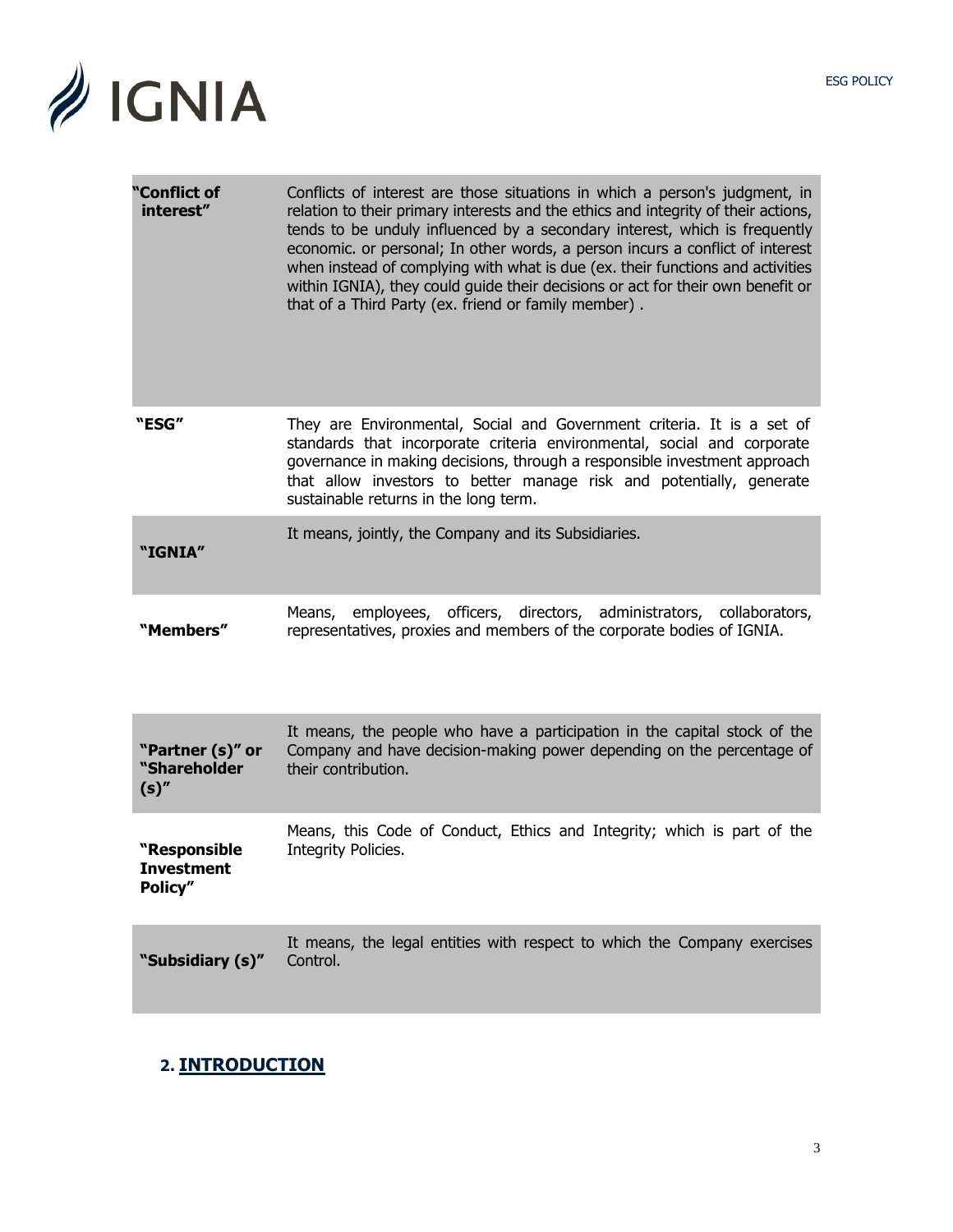

IGNIA was founded on the idea that business plays an important role in society. IGNIA's purpose is to empower companies that bring innovative business models to the emerging middle class of Mexico, promoting social and financial inclusion for the 72% of Mexico's population in the emerging middle class.

IGNIA understands that environmental awareness, social impact, and ethical governance are key to sustainable development in Mexico and the world. IGNIA strives to be an example in Latin America for high standards in the venture capital industry.

## <span id="page-4-0"></span>**3. OBJECTIVE**

At IGNIA we are convinced that incorporating ESG factors in our investment process and also in monitoring our portfolio companies contributes to the creation of value in them as well as risk management.

- IGNIA will pursue Environmental, Social, and Governance principles in all activities, both in the investment process and business operations.
- IGNIA will consider Environmental, Social and Governance factors throughout the investment process, from meeting with entrepreneurs and due diligence to valuations and exit strategies.
- IGNIA will expect portfolio companies to seek long-term value and consider social impact as part of the company decisions.
- IGNIA will continue to support and encourage ethical practices and sustainable development among its employees.

#### <span id="page-4-1"></span>**4. VISION**

IGNIA is an avid promoter of incorporating ESG factors in VC investing globally, through the PRI IGNIA's ESG factor implementation in their current and future funds will be held to the highest standards. IGNIA strives to create a more equitable world and through this network of world-class industry leaders, IGNIA will continue to strengthen ESG principles in investing.

# <span id="page-4-2"></span>**5. REACH**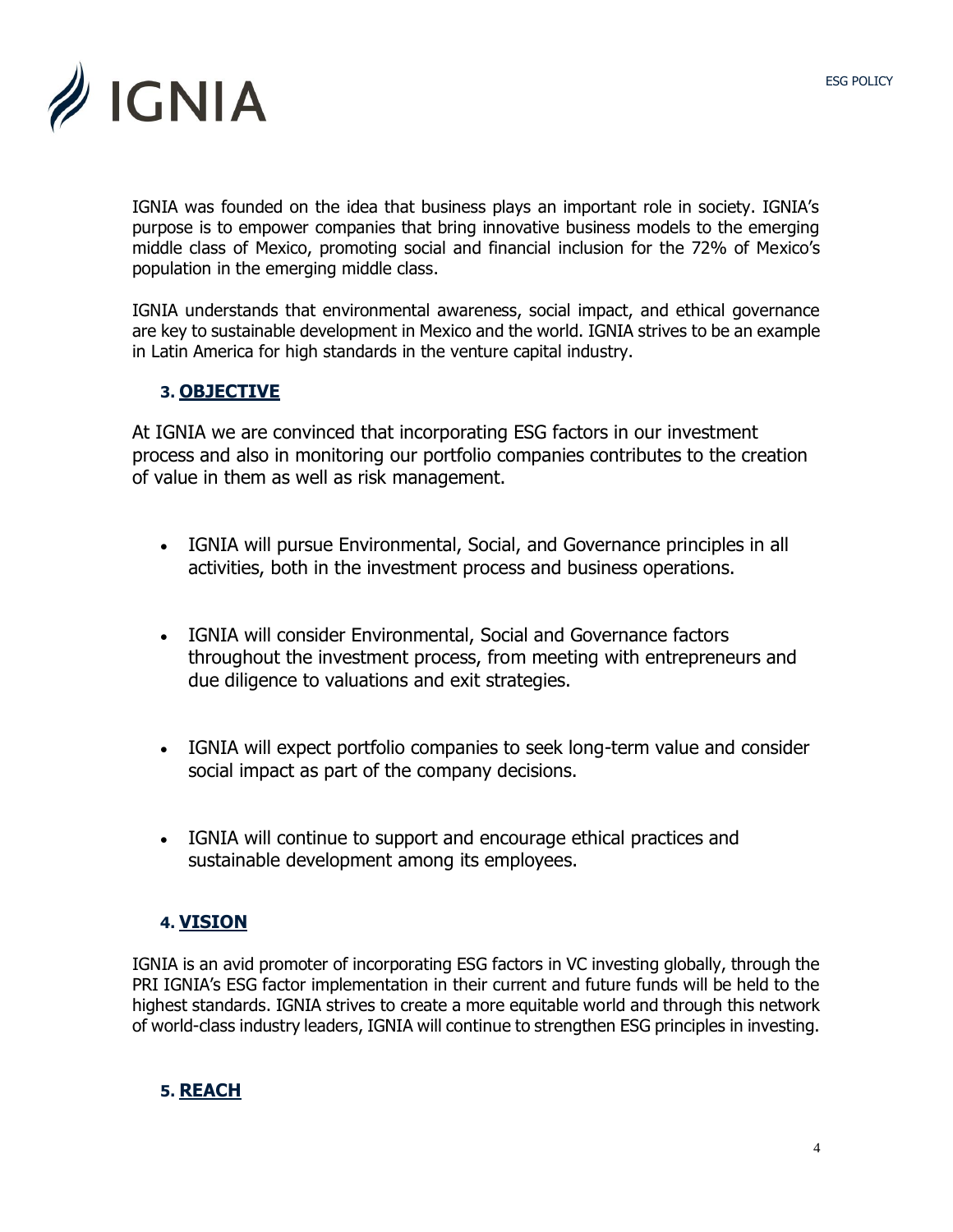

Each and every one of the Members and those Third Parties who provide their services or collaborate with IGNIA at its different levels and areas are subject to the provision of this policy.

# <span id="page-5-0"></span>**6. INVESTMENT OBJECTIVES**

With extensive investing experience and a focus on understanding the Latin American consumer and SMEs market dynamics, trends and regulatory implications, IGNIA´s leadership team is uniquely positioned to capitalize on the significant opportunities in industries such as fintech, SaaS, digital marketplaces, e-commerce and the gig-economy.

#### <span id="page-5-1"></span>**IGNIA investment objectives that take ESG factors/real economy influence into account**

IGNIA's selection process and approval of investments include 9 rigorous steps:

- 1. Initial meeting with entrepreneurs
- 2. Internal pipeline meeting
- 3. Initial diligence
- 4. Investment Opportunity framework
- 5. Partners Committee
- 6. Summary of the terms and conditions "Term Sheet"
- 7. Investment Memorandum
- 8. Investment Committee
- 9. Documentation and final due diligence

During the initial Diligence (Step 3) IGNIA performs a deeper analysis of companies that show unique competitive advantages and fit with IGNIA's investment thesis, with the objective of analyzing the industry, competency, financials, product or service traction, and KPIs, together with sales and financial projections.

For the Investment Opportunity framework (Step 4) IGNIA drafts an internal document which includes details of the business such as: value proposition, industry, market, competitive advantages, business model, traction, strategy, team, financials, opportunity for IGNIA and potential risks. In the framework IGNIA includes a ESG section with the following questions:

#### • **Environmental:**

Does the company have an impact in CO2 emissions?

In which ways has the company tried to optimize their energy usage?

Is most of the company's documentation digitalized or is printing a frequent occurrence?

What are the company's public commitments towards sustainable development and corporate responsibility?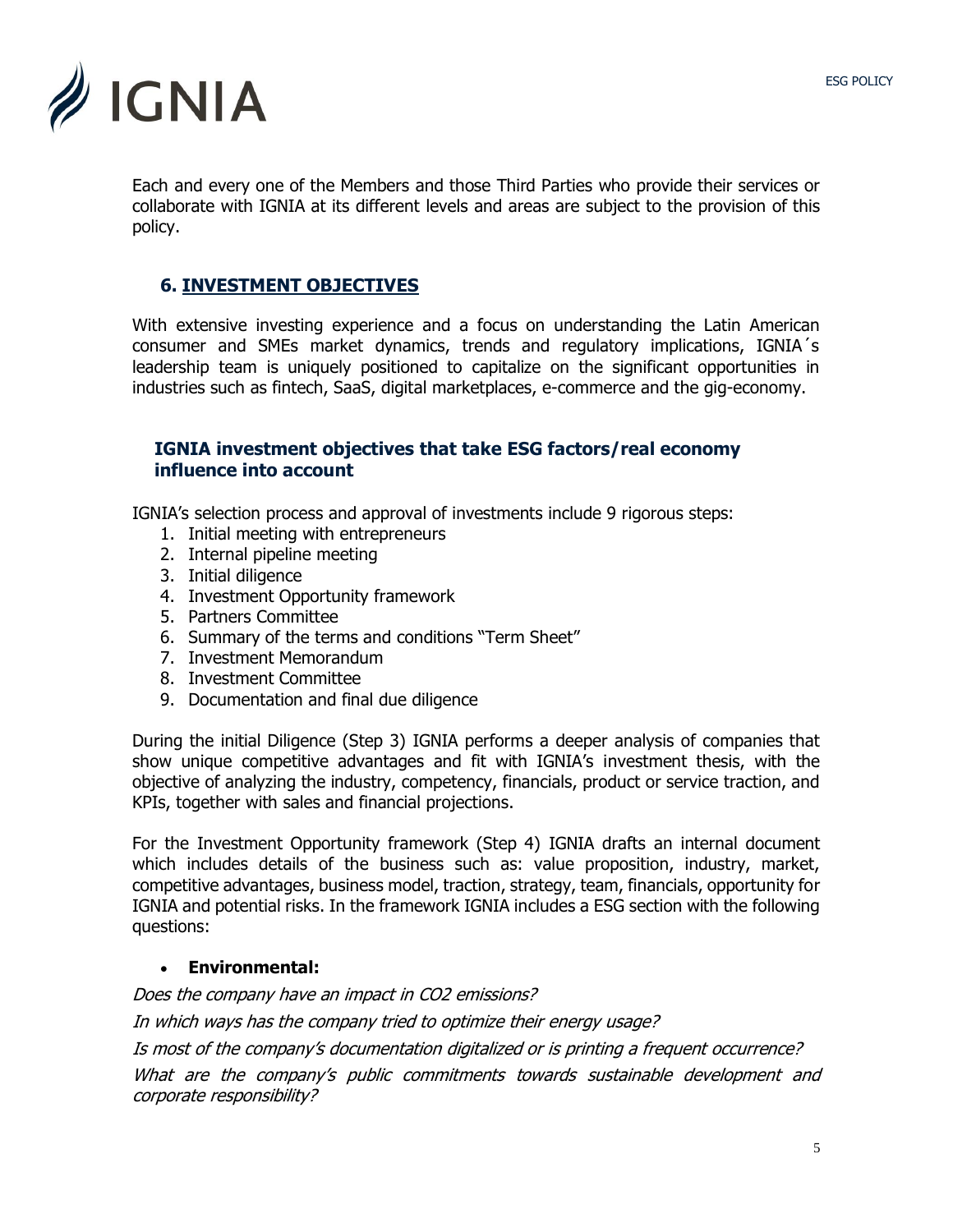

#### • **Social:**

What is the team's mix of diversity, gender, ethnicity, etc.? Name the human resources policies. (Example: maternity & paternity leave, vacations, etc).

What is the company's employee retention rate? What are their recruitment policies?

Does the company provide performance reviews, and opportunities for professional development?

Is there a gender equality policy? An equal pay policy?

Is the team committed to the company's mission and vision? In which ways can the company encourage a mindset alignment from all levels, senior executives, and board members?

Are there any social opportunities that the company wishes to improve in the near future? If so, please mention them and ways to tackle them.

Is the company's employment structure in compliance with the law? For example, does the company employ outsourcing services?

How does the company want its team to evolve in the next 5 years?

#### **Governance:**

What are the company's Corporate Governance policies and procedures? What is the communication strategy for these policies? Is the team committed to them?

Does the company have a Code of Ethics?

Does the company have a Board, and what are the guidelines?

What are the existing reporting requirements in the market where the company operates?

Can the company make an effort to stay ahead of new regulatory developments in their industry?

Does the company board of directors' present interest in ways to improve the ESG performance of the company?

How does the company maintain and enhance its relationship with investors?

In case the investment is approved, IGNIA works on the legal, financial, and administrative due diligence, (Step 9) with the help of external service providers, in order to ensure that the interest and rights of IGNIA are preserved and identify potential contingencies, including ESG policies, that would have to be offset before the investment.

At the same time, a law firm appointed be IGNIA drafts all the closing documents reflecting the agreed-upon term sheet clauses and work on the legal documents required for the closing. Once all the documentation is signed, IGNIA can fund the investment.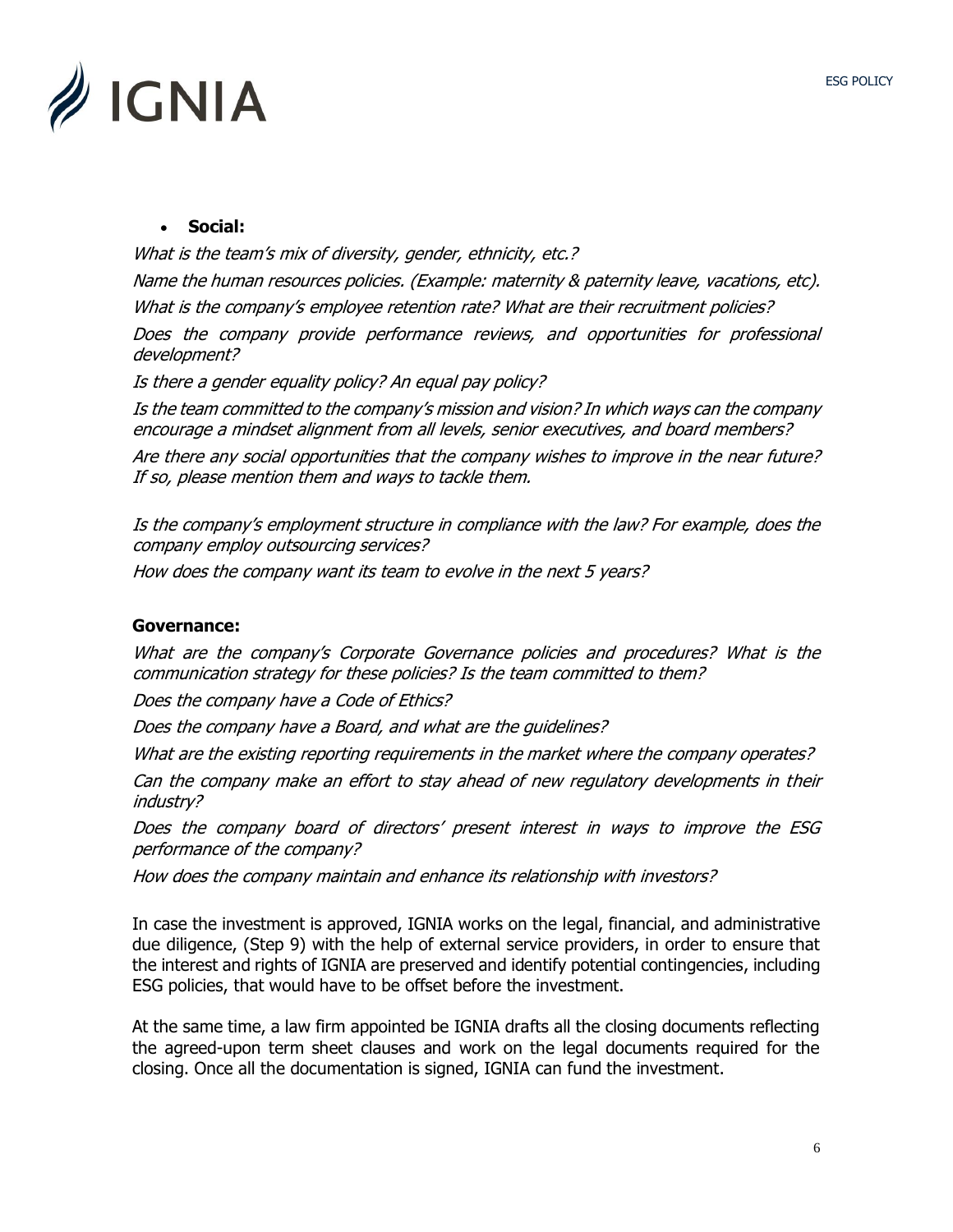

# <span id="page-7-0"></span>**INVESTMENT STRATEGY**

Key components of IGNIA's investment thesis:

- Generate a balanced portfolio with investments in companies primarily focused on the Emerging Middle Class and SMEs.
- Invest in great market opportunities
- Invest in industries that we know and with entrepreneurs that develop platforms with great potential for scale.
- Invest in high-performance entrepreneurial teams.
- Invest in companies with proven traction and sound unit economics.
- Invest mainly in industries that satisfy the Emerging Middle Class and/or SMEs focusing on the following verticals: fintech, SaaS, marketplaces, gig Economy, ecommerce.
- Invest in businesses focused on the consumer (Business to Consumer "B2C" or Business to Business to Consumer "B2B2C") that demonstrate outstanding traction
- Build a diversified portfolio and take advantage of opportunities by investing a percentage of the portfolio in companies focused on socio-economic classes A or B and in models with a Business to Business or B2B focus
- Focus on companies located in Latin America or planning to tap into the Latin American market where we offer the most value-add
- Take advantage of opportunities and invest in companies outside of Latin America, to achieve a diversified portfolio, partnering with local co-investors.
- Capture the greatest economic value by investing in "early stage" typically Pre-Series A, Series A and Series B
- Maintain reserves of 50% of the fund to pursue subsequent investments ("followons") in the portfolio companies with better performance
- Continue to attract world-class co-investors to participate in investment rounds

#### <span id="page-7-1"></span>**VALUE PROPOSITION**

IGNIA's goals are to identify promising entrepreneurs with scalable business models that deliver a better value proposition to the Emerging Middle Class and SMEs, invest in them in terms that are mutually beneficial, and guide and support them throughout their rapid growth, therefore helping them generate financial returns.

IGNIA's business model provides Portfolio Companies with much more than financial resources. Recognizing how challenging it is to develop a venture, IGNIA provides companies with resources to facilitate the fulfillment of its objectives and growth.

IGNIA offers entrepreneurs a powerful network that allows them to open doors and break bottlenecks.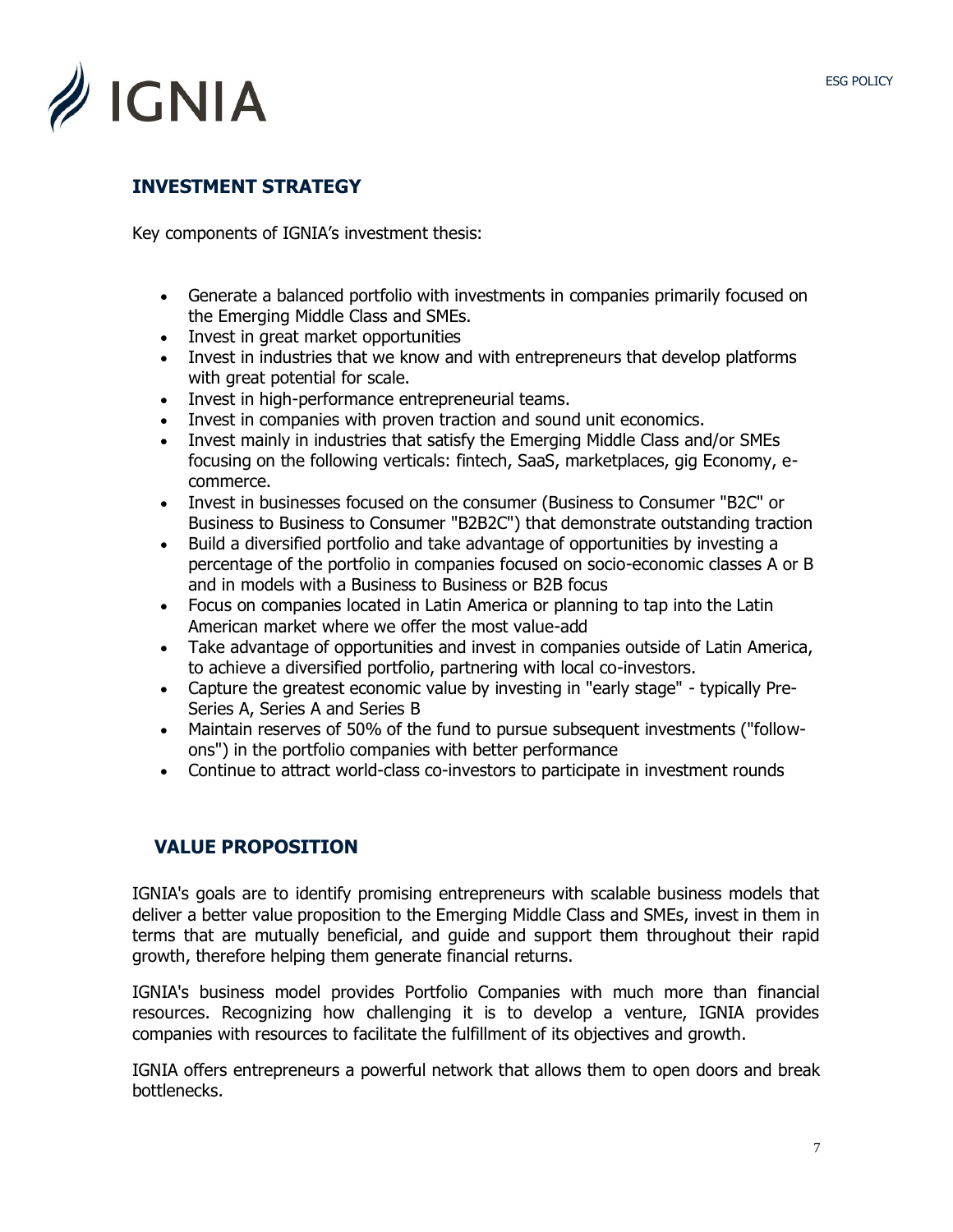

Through its extensive knowledge and experience, the team supports its entrepreneurs with quality mentoring.

It is involved in companies' corporate governance, participating in the Board of Directors of Portfolio Companies and keeping track of their operational results and strategy, thus helping to implement better practices influencing the value generation.

IGNIA has extensive skills to support companies in their fundraising stages, and it is of great help when companies are attracting talent.

IGNIA seeks to participate on the Board of Directors of the Portfolio Companies (in Fund II, IGNIA participates in 17 of 25 companies' boards). In coordination with the Portfolio Company, IGNIA helps define its strategic direction.

On a monthly basis, the IGNIA team meets to closely analyze the operational and financial Key Performance Indicators (KPIs) of Portfolio Companies, comparing historical results against the budget to identify areas of opportunity where they can provide support.

# <span id="page-8-0"></span>**7. GOVERNMENT**

Good corporate governance improves overall performance and promotes trust between our investors, entrepreneurs and co-investors.

At IGNIA we promote to adopt best practices of corporate governance:

1. To build a strong, qualified board of directors and evaluate monthly performance of the company.

- 2. Create a dedicated team to ESG factors.
- 3. Monitor monthly operating and ESG KPIs.
- 4. Commit to a code of ethics.

#### <span id="page-8-1"></span>**8. ESG INCORPORATION**

a) **Generation of Opportunities:** As part of IGNIA's Investment Process, every capitalist partner is subject to a process of intelligence analysis type KYC (Know your Customer) to verify their alignment with IGNIA in terms of the philosophy and ethical principles established in the code. Therefore, IGNIA seeks investment companies with companies committed to the implementation and evaluation of ESG risks and opportunities.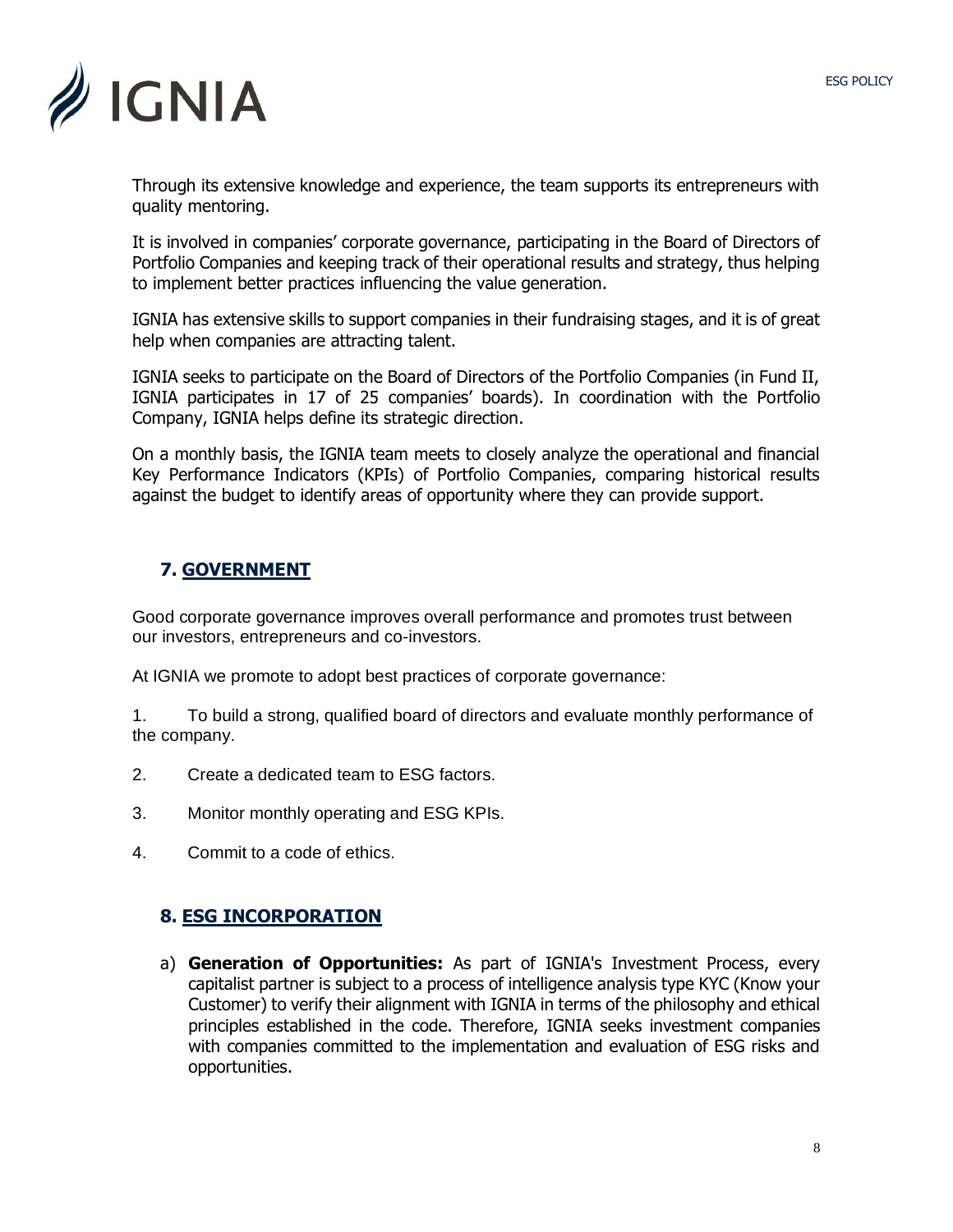

- b) **Project analysis:** IGNIA incorporates in its Investment Process an ESG analysis carried out internally. This analysis includes, the review of regulatory compliance with the regulations on the environmental and social impact, as well as, a review of the risks and opportunities in ESG, including where appropriate, the recommendations to manage and develop a work plan based on best practices and principles of ESG.
- c) **Structuring:** IGNIA structures the investments with a corporate government that contemplates and protects the rights of minorities, through the signing of an agreement between shareholders and, if necessary, modification of the bylaws of the promoted company, where the right of at least IGNIA to: (i) participate in corporate governance, (ii) have the right to cast a vote to resolve fundamental matters, (iii) appoint the Commissioner or other positions on the Board of Directors or Committees, as appropriate, (iv ) agree on a process for the resolution of fundamental business disagreements, and (v) establish rules for the transfer of shares (preemptive rights), among others.
- d) **Monitoring:** IGNIA participates actively, constantly and proactively in the governing body of the promoted companies, and promotes the implementation of responsible investment policies and the preparation of plans to mitigate potential risks and to manage and develop opportunities in this area, with in order to promptly monitor ESG factors in project management.

# <span id="page-9-0"></span>**ESG PRINCIPLES**

#### **Environment**

Regarding investment and internal decisions' impact on the environment, IGNIA will pursue the following:

- Limiting harmful environmental pollution
- · Responsible management of waste disposal
- Efficient use of natural resources
- Use of suppliers that demonstrate environmentally sustainable practices
- Compliance with all environmental and social regulations

#### **Society**

IGNIA's investment thesis includes heavy emphasis on social impact. Regarding investment decision impact on society, IGNIA will consider the following: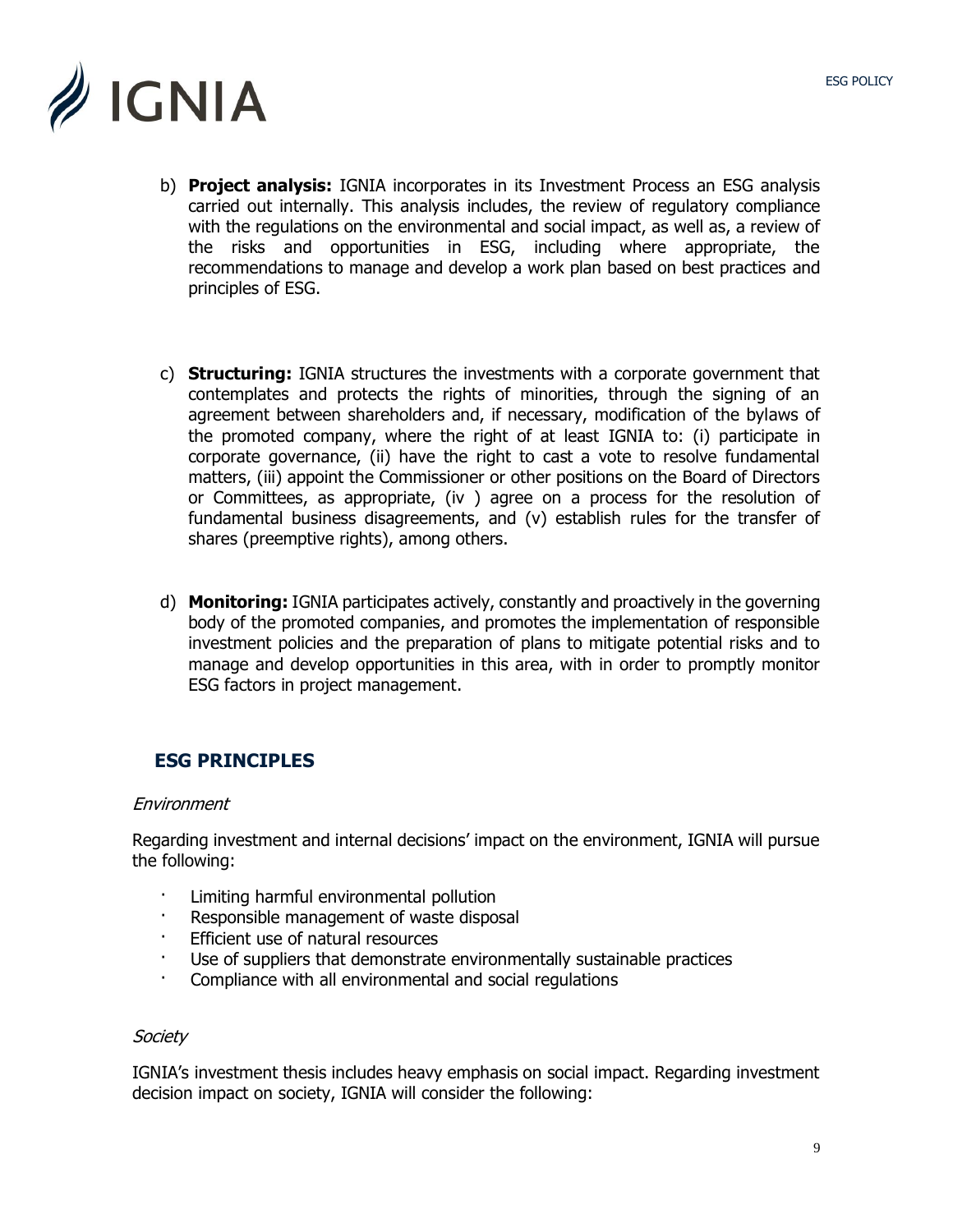ESG POLICY



- · Working conditions of employees, including compensation, working hours, and safety Abolition of forced and compulsory labor, including child labor
- · Business processes free from unfair discrimination
- Impact on local and global community
- · Inclusion of women entrepreneurs

Within internal operations, IGNIA will seek the following:

- Inclusion and promotion of women in the workplace
- · Eliminating discrimination based on race, ethnicity, gender, sexual orientation, age, religion, disability, or nationality.
- Effective implementation of IGNIA's PDP (Personal Development Plan) policy
	- o Individual development plans are created for each team member
		- o Semi-annual reviews
		- o Day-to-day personal and professional development under a mentor

#### Governance

To ensure ethical standards are met, IGNIA will conform to the following:

- · Acceptance of governance and advice, independent of race, ethnicity, gender, sexual orientation, age, religion, disability, or nationality.
- Absence of any form of corruption within IGNIA or portfolio companies
- Generally accepted quidelines for corporate governance
- Effective governance of portfolio companies
- External audits where applicable
- · Honest transparent communication with all relevant stakeholders
- · Implementation of IGNIA's Code of Ethics\*

\*IGNIA has a Code of Ethics which all employees are required to sign, along with a Code of Ethics specifically for the entrepreneurs of the portfolio companies that is signed prior to investment. This Code of Ethics includes topics regarding values, promotion of diversity, confidentiality of information, and environmental issues, among others.

# <span id="page-10-0"></span>**EXCLUSIONS**

IGNIA does not invest in the following sectors or activities:

- Any activity involves the manufacture and sale of weapons or related to its manufacture indirectly
- Mining or trading rough diamonds
- Artisanal mining: mining using rustic tools normally without regulation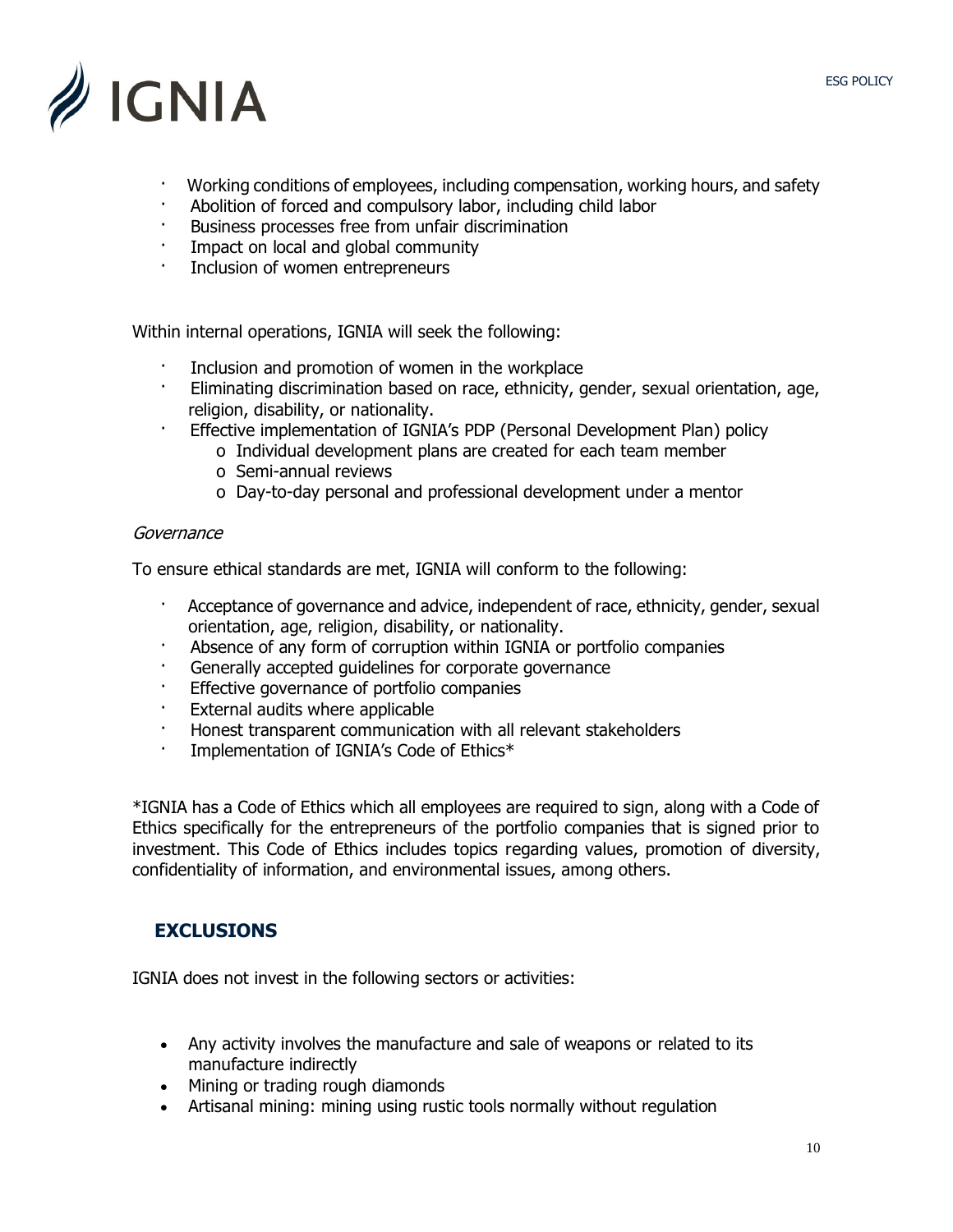

- Production of chemical weapons
- Manufacture, storage and transportation of persistent organic pollutants
- Nuclear energy related activities
- Illegal logging and subsequent marketing of wood and forest products related
- Sites listed by UNESCO as world heritage sites
- Protected natural areas
- Activities or projects in the energy sector within or adjacent to sites listed by UNESCO as world heritage sites

## <span id="page-11-0"></span>**COMPETENCE DEVELOPMENT**

IGNIA encourages the participation of the entire team in ESG events and panels so that all can gain additional knowledge and give added value, while working together towards our goal.

IGNIA's policies are aligned and encourage the correct incorporation of ESG factors. The ESG Team and other employees involved in the implementation and compliance of this Policy will be evaluated annually in that sense.

#### <span id="page-11-1"></span>**WEBSITE**

[www.ignia.vc](http://www.ignia.vc/)

[www.igniaunlocked.vc](http://www.igniaunlocked.vc/)

# <span id="page-11-2"></span>**CONFLICT OF INTERESTS POLICY**

Private interests and IGNIA's interests must be kept strictly separate. Therefore, all Members must avoid situations that may lead to a conflict between their personal interests and those of IGNIA. All Members must carry out their activities and functions inherent to their positions and positions, always for the benefit of IGNIA, putting, at any time, the legitimate interests of the latter over their individual, third party or any other interests.

Integrity and loyalty are also essential when it comes to the private activities of IGNIA Members. All Members must ensure that any parallel activity has been previously approved by their hierarchical superior or by the Compliance Area if such activities may create a conflict with current or contemplated activities by IGNIA.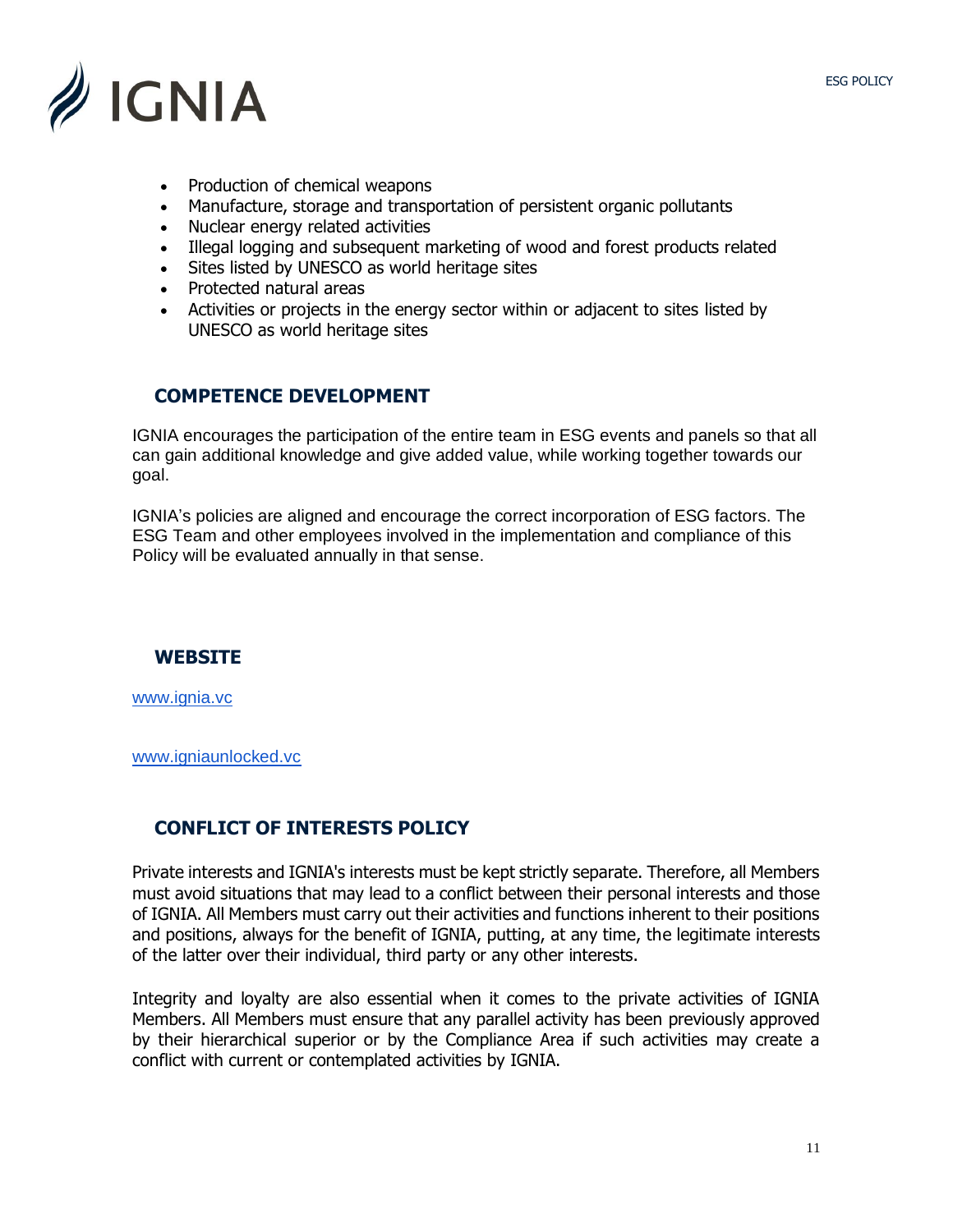

When there is kinship or interpersonal relationships between IGNIA Members, investors and suppliers, the related Member (s) must declare such a situation to the Compliance Area.

All Members must inform, immediately and in writing, the Compliance Area of any relationship or commercial operation of IGNIA with a person or company in which the Member has a direct or indirect interest, or even if said relationship or operation could ( i) create a conflict of interest, (ii) affect any action or decision of the Member, or (iii) appear to be a possible misconduct or act of corruption. Unless otherwise provided by the Compliance Area, the Member who is in such a situation must invariably excuse himself from participating in the investment, operation, bidding or transaction in particular, as well as participating in decision-making regarding such activities or transactions.

## <span id="page-12-0"></span>**REPORTING / DIVULGATION AND PROMOTION**

IGNIA will make this Policy, and its updates, available to the public through its internet page for their knowledge and consultation. In the case of the team Members, this Policy will be disseminated through the ordinary and electronic means of communication that are deemed pertinent.

Also, IGNIA promotes incorporation of obligations related to the best ESG practices in its portfolio companies, and is committed to make it's PRI annual report publicly.

#### <span id="page-12-1"></span>**INTERNAL FOLLOW UP**

#### **ESG TEAM**

IGNIA's Responsible Investment Policy and objectives for its Responsible Investment activities will be set and reviewed annually by the ESG team along with PRI, and will be circulated and disclosed, as well as any update to it. The ESG team will attend PRI's courses and panels throughout the year.

#### **IGNIA**

Whole IGNIA team will report ESG information from the portfolio companies on a quarterly basis.

#### <span id="page-12-2"></span>**COMMITMENT AND ACCEPTANCE**

By signing this policy I acknowledge (i) that I have read and understood the content and scope of the policy" (ii) that I should approach my superior and/ or Compliance Area if I have any questions about the Integrity Policies. and (iii) know the internal complaint mechanisms.